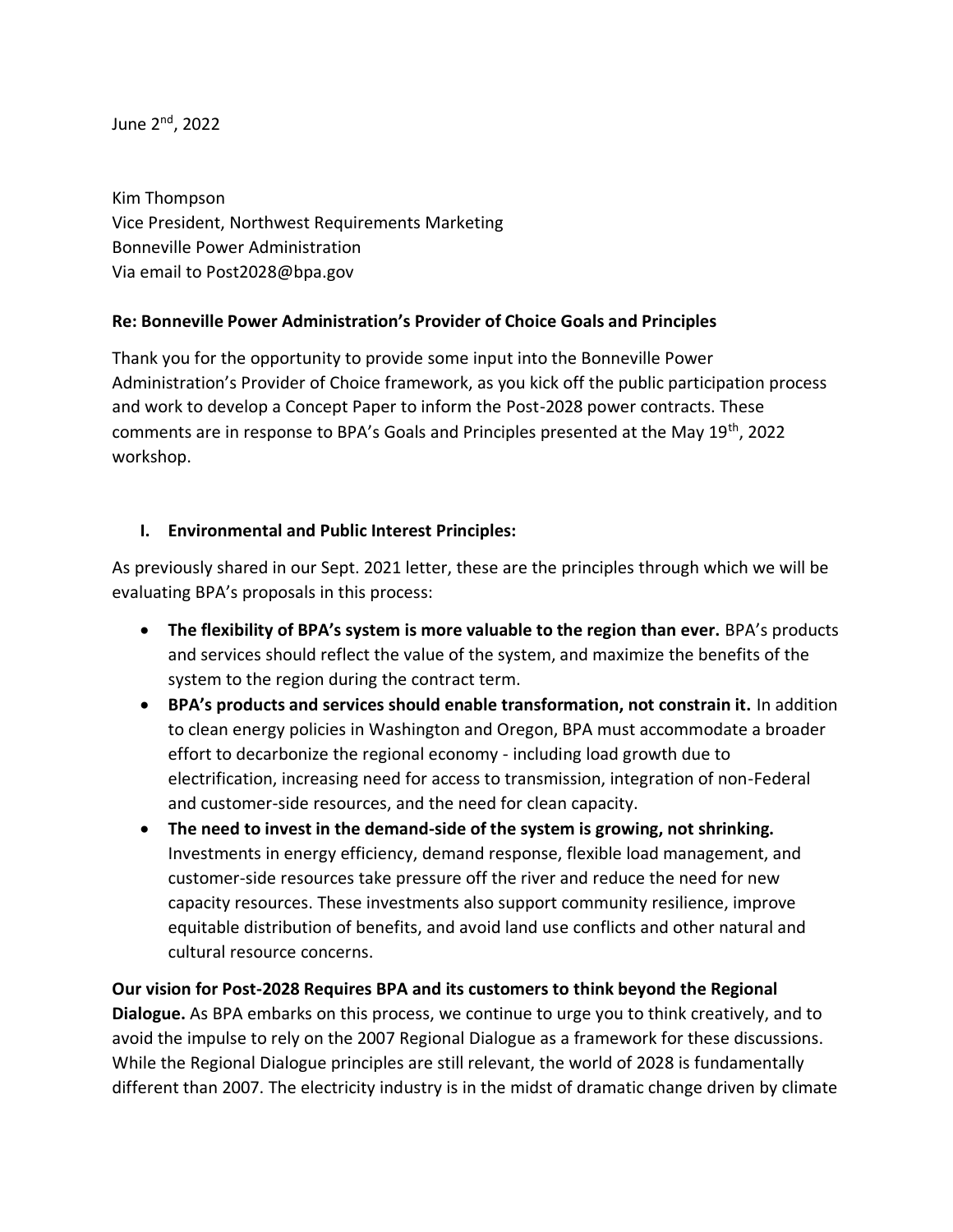change and technological innovation, and state clean energy goals. We are pleased to see BPA customers also advocating for changes that move the region beyond the Regional Dialogue.

As part of our recommendation for BPA to evolve the Provider of Choice principles from the Regional Dialogue principles we recommend taking a broader frame for considering how BPA brings value to its customers. For example, "lowest possible rates" should not be a barrier to BPA providing products as part of 2028 contracts that bring other values. In addition, BPA should not saddle the 2028 contracts with the obligation to provide "financial stability to BPA" as a core principle of the Provider of Choice. These contracts will certainly contribute to agency financial stability and there may be many other strategies and services that will also provide financial stability to BPA. We also recommend that while "standardized products" are important, this principle should not limit the types and variety of products that will address all the needs of customers given their own goals.

The Northwest is unique, both because of our region's long history of leadership in clean energy innovation and energy efficiency, as well as our strong public power sector, and our reliance on hydropower generation from the Federal Columbia River Power System and BPA. As the region considers what it needs from the BPA system Post-2028, we urge a continued focus on diversifying the Northwest's clean energy resources, supporting increased certainty for BPA and its customers, and restoring environmental values. The following goals are not only not mutually exclusive, but are complementary with broader public policy goals in the region supporting affordability, reliability, decarbonization, equity, and environmental justice.

### **II. Environmental and Public Interest Goals:**

We urge BPA to consider the following goals for the Post-2028 contracts:

- **BPA resources will be emissions-free.** We envision a Northwest electricity system free from greenhouse gas emissions, even as that system grows to power the transportation sector and serves an increased role in heating buildings and industrial processes. A clean, modern BPA system will employ energy storage, enable smart grid technologies, and leverage the full flexibility benefits of an environmentally responsible hydropower system to help integrate growing amounts of clean renewable energy. It is possible for BPA to achieve this goal during the contract term, and we urge BPA to make an explicit effort to do so.
- **The BPA system will be better integrated with the broader Western grid.** A more resilient BPA system that facilitates better coordination among utilities in the region and integration between the region and Western power markets will be better able to quickly and responsibly create new opportunities for renewable energy and deliver clean energy to customers efficiently and affordably. We commend BPA for joining the Western Energy Imbalance Market, and encourage it to continue to evaluate other market opportunities that meet public interest outcomes. These should include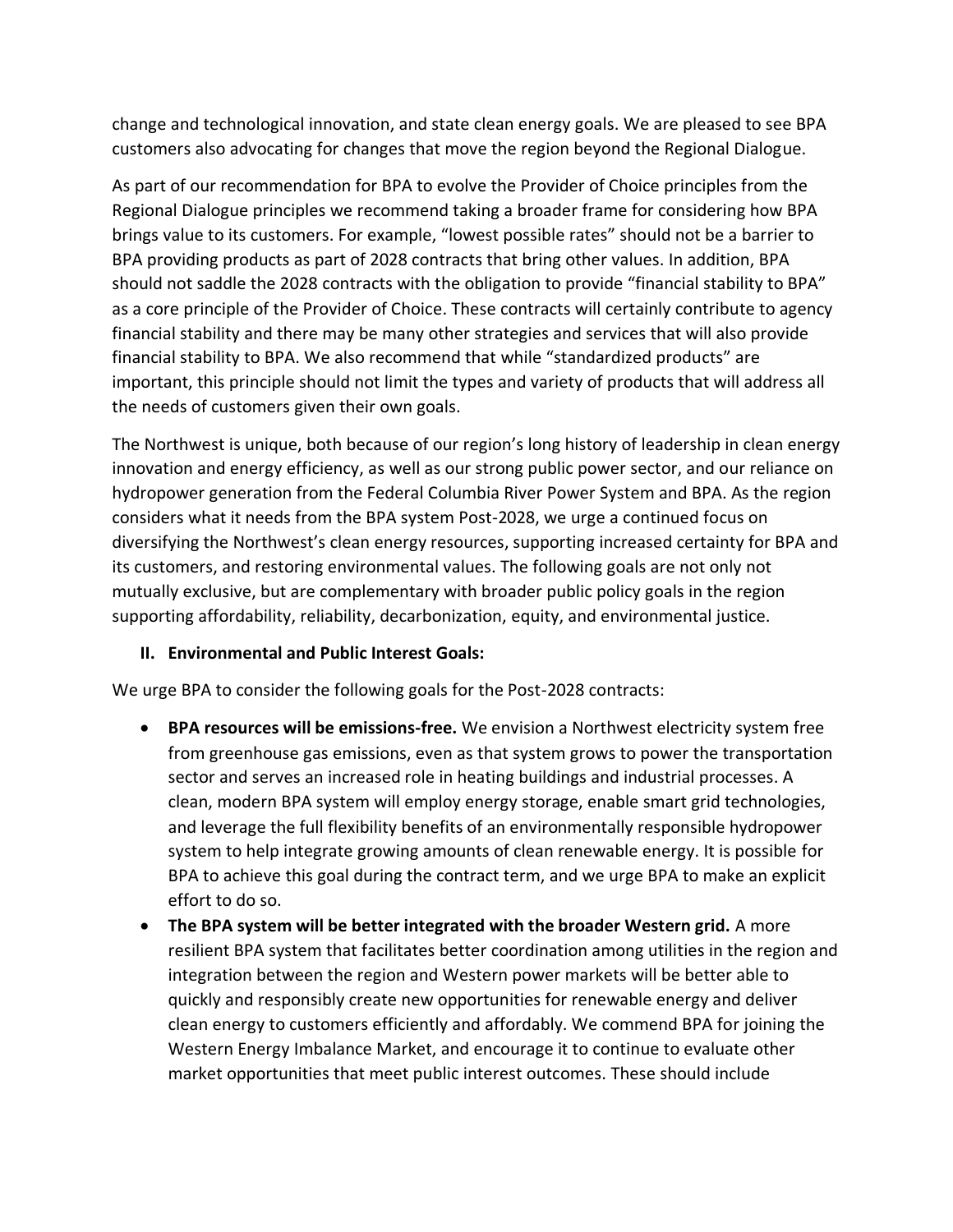environmental, economic, and equity outcomes, and improve affordability and reliability.

- **BPA will enable and promote customer-side resources.** BPA's system and product offerings will empower its customers to maximize energy efficiency in homes and businesses and offer new technologies to enable customers to control their usage and their energy bills. Energy efficiency, demand response, and flexible load will continue to be critical resources for the region during the contract term. The expansion of gridenabled buildings, electrification, and distributed generation and storage should be encouraged.
- **BPA will operate its system in a manner that will enhance wild salmon runs and honors obligations to the Tribes and future generations of Northwesterners.** A business-as-usual approach to environmental commitments is not sufficient to address the imperative of environmental justice. A clean, modern electricity grid must bring benefits to the environment, to the regional and local economies, to endangered species, and to each one of us who calls the Northwest home.

# **III. BPA Provider of Choice Goals:**

We offer the following preliminary comments on the principles that BPA has put forward:

*1. Regionally supported Provider of Choice policy and contracts.*

We appreciate BPA's acknowledgement that the policy and contracts should be supported by the region as a whole. Given BPA's vital role in ensuring a more resilient, efficient, and environmentally responsible electric system, the stakeholders who have an interest in this process are numerous, diverse, and represent many different interests and constituencies. This public process, and ongoing discussions with public interest organizations, policymakers, and other non-customer stakeholders will be important to ensure that BPA's policy and contracts meet this goal.

# *2. The Federal Base System is fully subscribed to supply customers' net requirements.*

The flexibility provided by BPA's system is more valuable to the region than ever. There is an inherent tension between supplying customers' net requirements and maximizing the value of the system to the region. We encourage BPA to clarify that its customers include all utilities in the region, since the Power Act provides that BPA can sell additional Federal Base System resources to investor-owned utilities once preference requirements are met. We acknowledge that supplying customers' net requirements is a high priority for the Post-2028 contracts, and we believe that this goal can be met while also implementing important changes to the contracts to address the changing needs of the region. We urge a balanced approach.

*3. Product and service offerings are equitable.*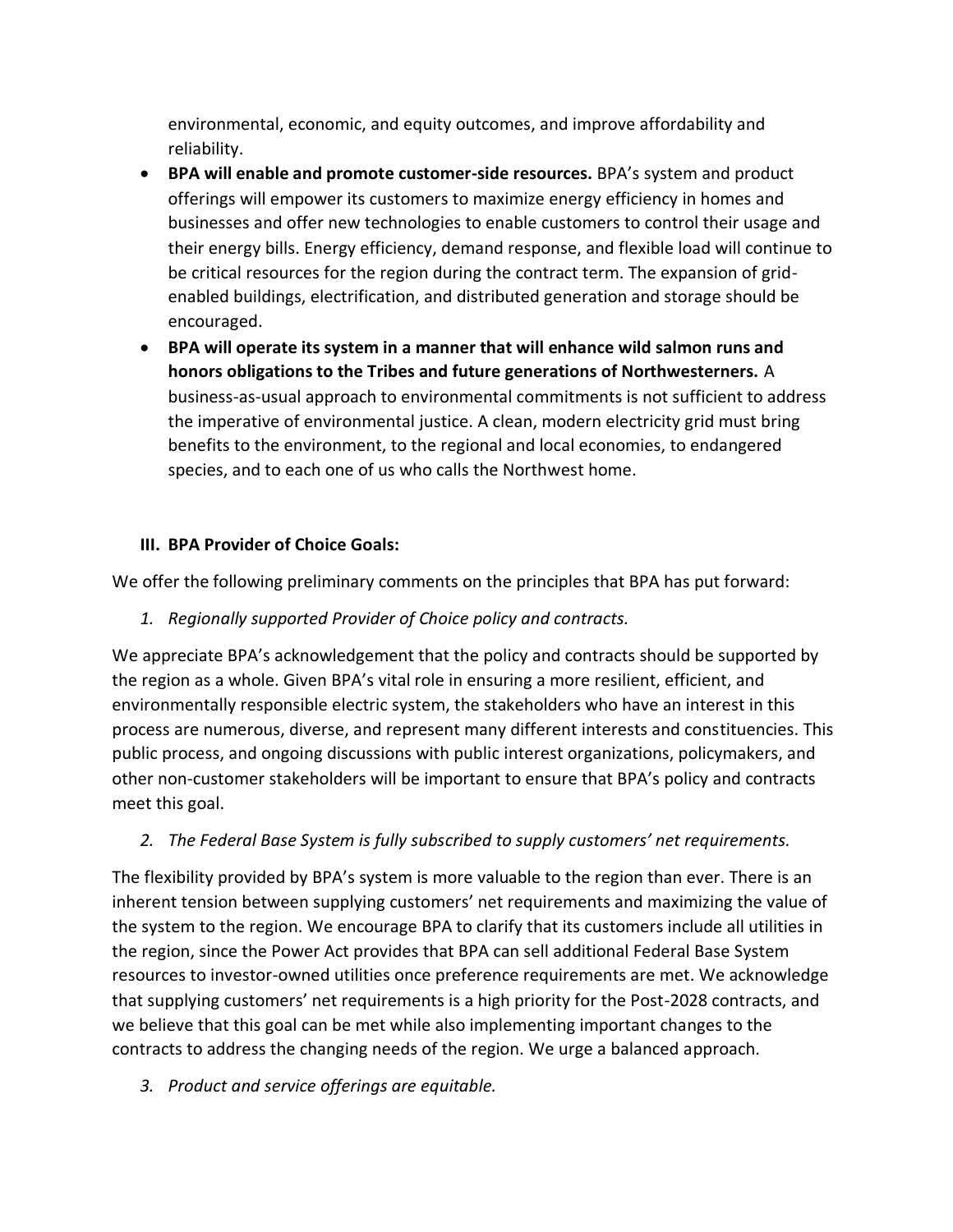We encourage BPA to provide more clarity in this process about its options for achieving this goal, and its definition of equity. BPA has expressed that "equitable" means that product offerings balance the benefits, costs, and risks while recognizing differences in needs and interests. For example, we urge BPA to ensure that customers who have invested in energy efficiency over the past two decades are not disadvantaged in system size and allocation decisions in the Post-2028 contracts.

We further advocate that BPA commit to a view of equity that advances environmental justice and economic development for disadvantaged communities. We also note that BPA has the obligation to exercise its responsibilities under the NW Power and Conservation Act in a manner than "provides *equitable* treatment for such fish and wildlife with the other purposes for which such system and facilities are managed and operation." Federal agencies are working with states and local communities to deliver at least 40 percent of the overall benefits from Federal investments in climate and clean energy to disadvantaged communities, consistent with the Biden Administration's Justice40 Initiative. We urge BPA to review the interim guidance to federal agencies, and consider how it might embrace the spirit of the Justice40 Initiative in its definition of equity and its achievement of this goal.

# *4. Contracts offer customers flexibility to invest in and integrate non-federal resources.*

While this goal focuses on offering customers flexibility, we encourage BPA to think more creatively about its role. During the contract period, the region can anticipate significant buildout of renewable energy generation across the West – particularly solar and wind. As the penetration of these resources on the grid increases, and coal and gas plants retire, the need for flexible capacity – and the potential value of resources that can provide flexible capacity with lower environmental impacts – will increase. BPA should lean in more, and consider how it can help facilitate the region's clean energy and climate goals, broader decarbonization of the economy, and the integration of clean non-federal resources. We strongly encourage BPA to expand and diversify its clean flexible capacity offerings in order to maximize the value of the system, and allow for better integration of new low-cost renewables available in the market.

### *5. Contracts support customers meeting national and regional objectives.*

We agree that it is critical that Bonneville supports its customers in meeting their applicable clean energy compliance requirements. However, since these contracts will be in place well into the next decade, it is necessary for BPA to think well beyond today's compliance obligations. Electrification of the transportation and building sectors is underway, and utilities in the region are currently planning for meeting that new load growth. We encourage BPA to consider how the capabilities of Federal system can be leveraged to support the broader clean energy transition. This will support BPA's competitiveness and the value of its product in the region.

### *6. Administratively straightforward and implementable contracts.*

We support this goal.